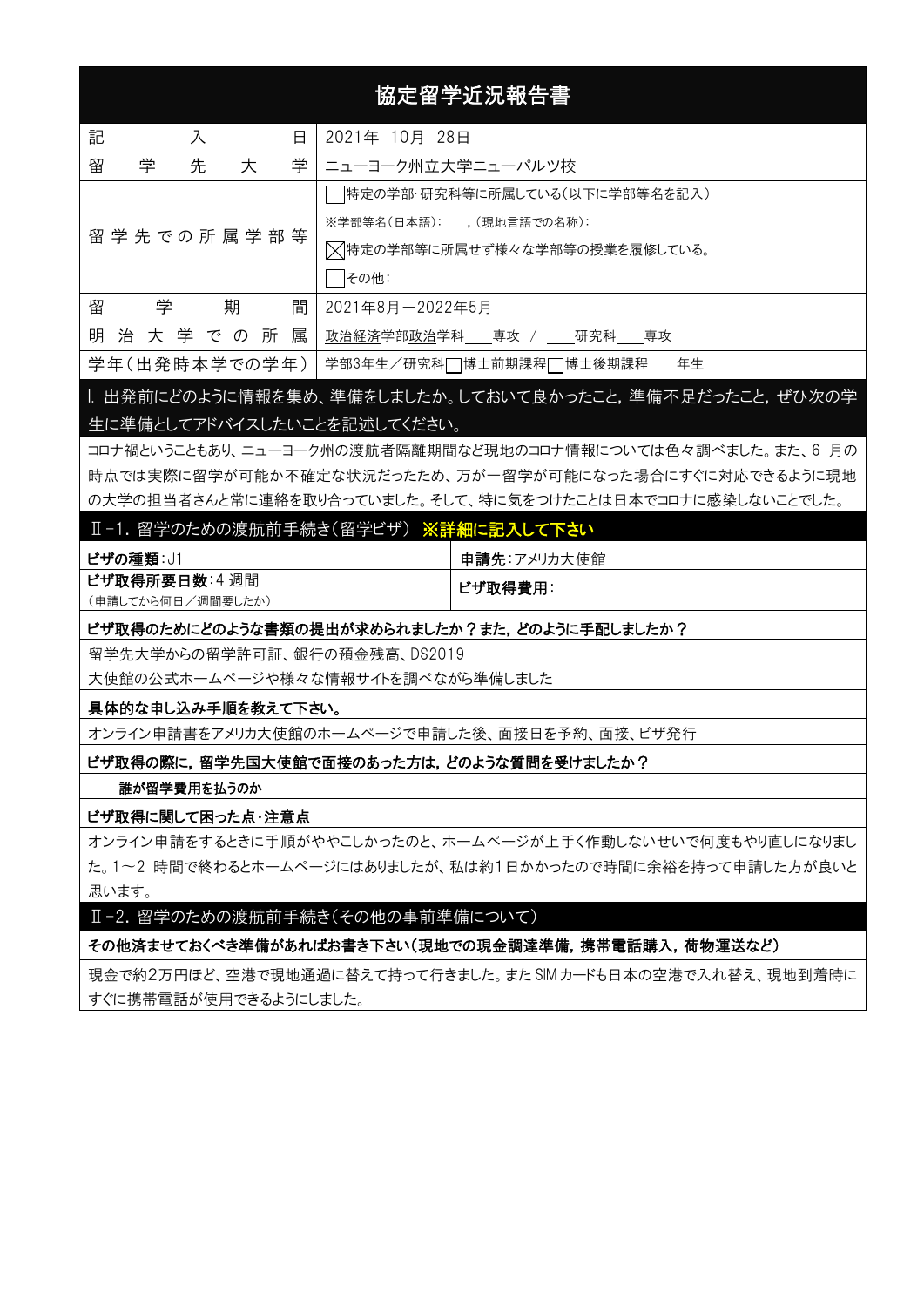| Ⅲ. 現地到着後のながれ                                        |                                           |           |                                     |             |      |  |
|-----------------------------------------------------|-------------------------------------------|-----------|-------------------------------------|-------------|------|--|
| 1.到着時の様子                                            |                                           |           |                                     |             |      |  |
| 利用航空会社                                              | ANA                                       |           |                                     |             |      |  |
|                                                     | ANA 公式サイト                                 |           |                                     |             |      |  |
| 航空券手配方法                                             |                                           |           | ※利用した旅行社・旅行サイト,格安航空券情報等があれば記入して下さい。 |             |      |  |
| 大学最寄空港名                                             | JFK 空港                                    |           | 現地到着時刻                              | 12:00       |      |  |
|                                                     | ⊠大学手配の                                    | □知人の      | 7公共交通機関                             | □タクシー       | □その他 |  |
| キャンパスへの移動手段                                         | 出迎え                                       | 出迎え       | (□バス□電車)                            |             |      |  |
| 移動の所要時間                                             | 飛行機で13時間                                  |           |                                     |             |      |  |
| 空港からキャンパスへの移動の際の注意点,タクシー・公共交通機関で移動する際の行き方,料金等       |                                           |           |                                     |             |      |  |
| ダ医学からの迎えが空港に来ていたのでこまったことは特にありませんでした                 |                                           |           |                                     |             |      |  |
| 大学到着日                                               | 8月9日16時頃                                  |           |                                     |             |      |  |
| 2.住居について                                            |                                           |           |                                     |             |      |  |
| 到着後すぐに住居                                            | ⊠はい                                       | いいえを選んだ方: | 月                                   | 日から入居可能だった。 |      |  |
| 入居できましたか?                                           | いいえ                                       |           |                                     |             |      |  |
| 住居のタイプ                                              | ⊠寮                                        | アパート      | その他(                                |             |      |  |
| 部屋の種類                                               | 一人部屋                                      | ⊠二人部屋     | その他(                                |             |      |  |
| ルームメイト                                              | 日本人学生                                     | 他国からの留学生  | ╳ その他 (現地の学生)                       |             |      |  |
| 住居を探した方法                                            | ⊠大学の斡旋<br>自分で探した<br>その他(<br>$\rightarrow$ |           |                                     |             |      |  |
| 大学が勝手に寮を割り振る<br>住居の申込み手順                            |                                           |           |                                     |             |      |  |
| 住居は渡航前に,また渡航後すぐに見つかりましたか?トラブルはありましたか?               |                                           |           |                                     |             |      |  |
| すぐに見つかった                                            |                                           |           |                                     |             |      |  |
| 3.留学先でのオリエンテーションについて                                |                                           |           |                                     |             |      |  |
| オリエンテーションの有無                                        | ⊠あった<br>なかった                              |           |                                     |             |      |  |
| 日程                                                  | オンラインで決まった日程はなかった                         |           |                                     |             |      |  |
| 参加必須ですか?                                            | ⊠必須<br> 任意参加                              |           |                                     |             |      |  |
| 参加費用は?                                              | ╳ 有料(金額:10ドル)<br> 無料                      |           |                                     |             |      |  |
| 内容と様子は?                                             | ビザの注意点や大学のツアー、設備の紹介など                     |           |                                     |             |      |  |
| 留学生用特別がイダンス                                         | ⊠あった<br> なかった                             |           |                                     |             |      |  |
| 授業開始日                                               | 8月23日から                                   |           |                                     |             |      |  |
| IV. その他、渡航してから必要な手続きについて                            |                                           |           |                                     |             |      |  |
| 1. 現地で滞在許可等の申請の必要はありますか?いつ、どこで、方法は?日数、料金は?トラブルは?    |                                           |           |                                     |             |      |  |
| なし                                                  |                                           |           |                                     |             |      |  |
| 2. その他現地でした手続きは?(健康診断、予防接種等)いつ、どこで、方法、日数、料金は?トラブルは? |                                           |           |                                     |             |      |  |
| なし                                                  |                                           |           |                                     |             |      |  |
| 3. 現地で銀行口座を開設しましたか?手続方法、必要書類、日数、料金は?トラブルは?          |                                           |           |                                     |             |      |  |
| なし<br>4. 現地で携帯電話を購入しましたか?手続方法、必要書類、日数、料金は?トラブルは?    |                                           |           |                                     |             |      |  |
| なし                                                  |                                           |           |                                     |             |      |  |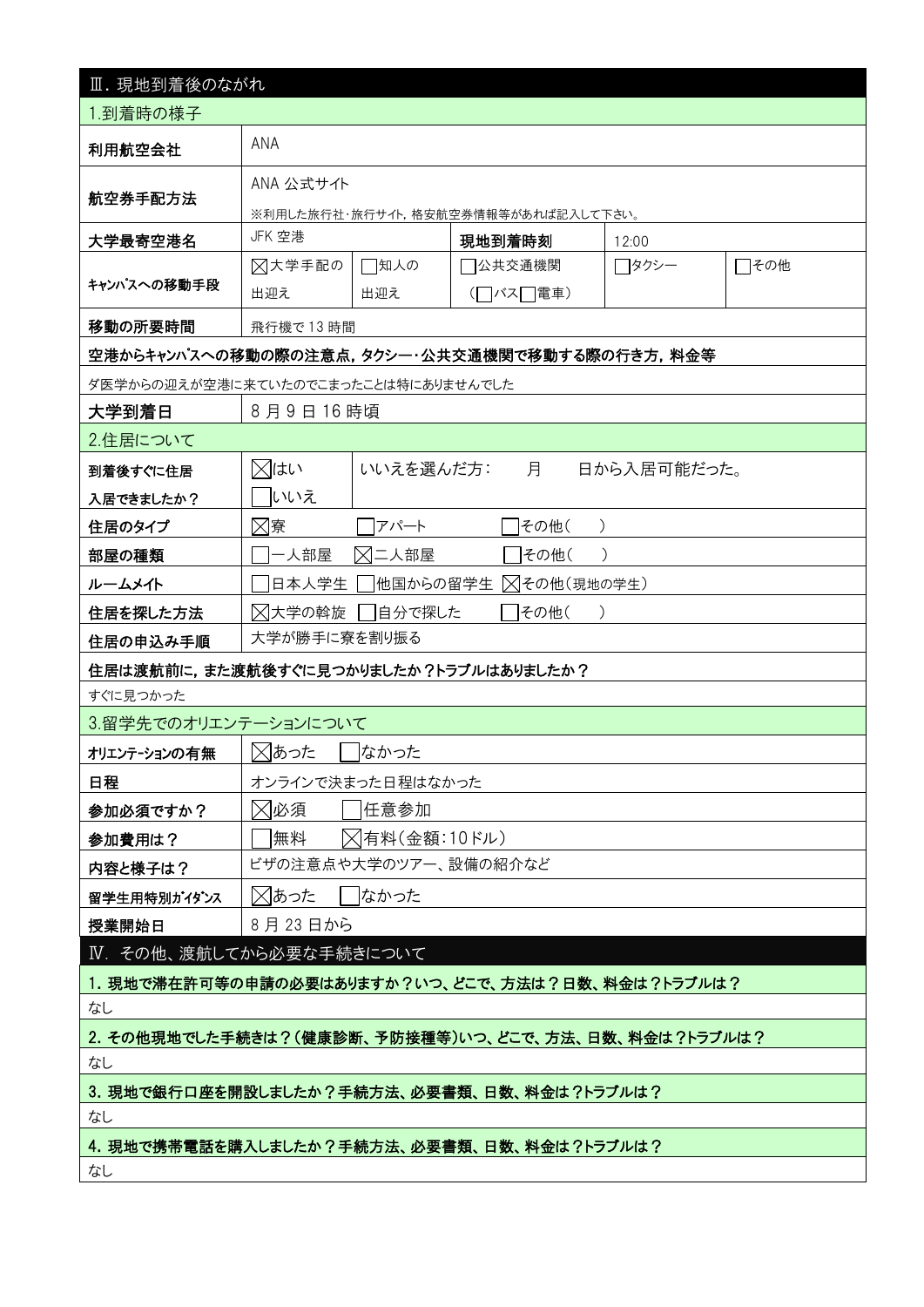| Ⅴ. 履修科目と授業について                                      |
|-----------------------------------------------------|
| 1.履修登録はいつどのような形で行いましたか?                             |
| △出発前に(6月<br>日頃)                                     |
| オンラインで登録     志願書類に記入して登録   できなかった  ╳ その他(留学先担当者が登録) |
| 月<br> 到着後に(<br>日頃)                                  |
| オンラインで登録    国際オフィス等の仲介<br>できなかった<br>   その他(         |
| ⊠なかった<br>あった<br>登録時に留学生として優先されることは                  |
| 優先が「あった」方はどのように優先されましたか?                            |
|                                                     |
|                                                     |
| 優先が「なかった」方はどのように登録しましたか?                            |
|                                                     |
| 留学先の担当者に履修したい科目のリストを送りました。                          |
|                                                     |
| 出発前に授業を登録した方は,現地で変更・追加できましたか?また希望通りの授業が取れましたか?      |
| 希望通りの授業だったため現地で変更しなかったが、他の留学生で現地で変更している人は多かった。      |

|       | VI. 一週間のスケジュール 授業時間、課外活動、勉強時間等、毎日の生活について記入してください。 |         |         |         |         |      |      |
|-------|---------------------------------------------------|---------|---------|---------|---------|------|------|
|       | 月                                                 | 火       | 水       | 木       | 金       | 土    | 日    |
| 7:00  |                                                   | 起床      |         |         | 起床      |      |      |
| 8:00  | 起床                                                | 授業      |         | 起床      | 授業      |      |      |
| 9:00  | 授業                                                | 授業      |         | 授業      | 授業      |      |      |
| 10:00 | 授業                                                | 朝食      | 起床・ブランチ | 授業      | 朝食      | 起床   | 起床   |
| 11:00 | 昼食                                                | 授業      | 自習      | 昼食      | 授業      | ブランチ | ブランチ |
| 12:00 |                                                   | 授業      |         |         | 授業      | 自由時間 | 自習   |
| 13:00 |                                                   | 授業      |         |         | 授業      |      |      |
| 14:00 |                                                   | 昼食      |         |         | 昼食      |      |      |
| 15:00 | 授業                                                | 自習      |         | 授業      | 自習      |      |      |
| 16:00 | 授業                                                |         | 自由時間    | 授業      |         |      |      |
| 17:00 | 自習                                                |         |         | 自習      |         |      |      |
| 18:00 | 夕食                                                | 夕食      | 夕食      | 夕食      | 夕食      | 夕食   | 夕食   |
| 19:00 | 自習·自由時間                                           | 自習·自由時間 |         | 自習·自由時間 | 自習·自由時間 |      | 自由時間 |
| 20:00 |                                                   |         |         |         |         |      |      |
| 21:00 |                                                   |         |         |         |         |      |      |
| 22:00 |                                                   |         |         |         |         |      |      |
| 23:00 |                                                   |         |         |         |         |      |      |
| 24:00 |                                                   |         |         |         |         |      |      |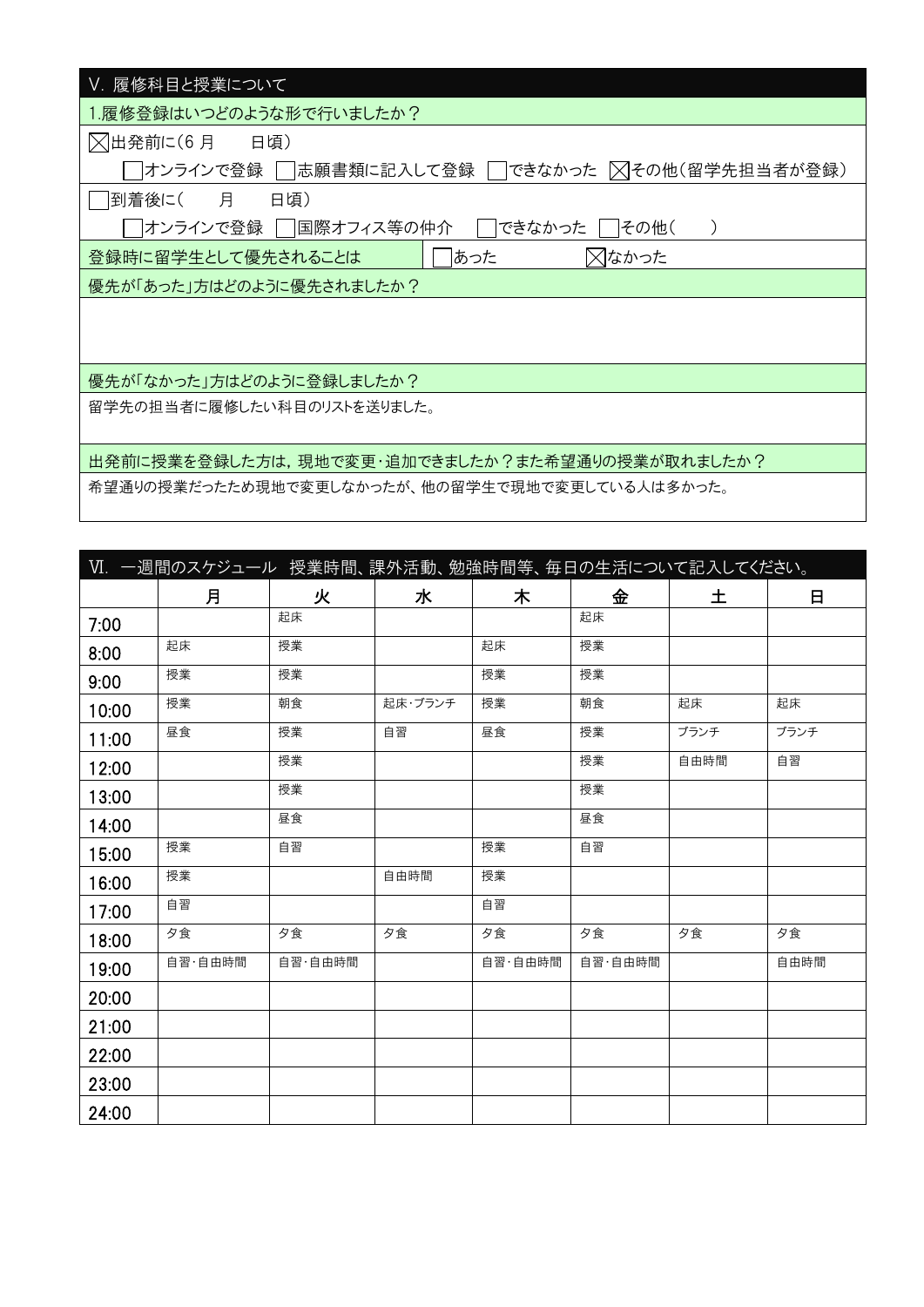# Ⅶ. 現在までの感想

### 留学先大学、プログラムについて、授業、宿舎、生活全般についてなど、自由に書いてください。

ニューパルツはニューヨーク市から車で 1.5 時間ほどの場所に位置する小さな町です。週末は友人とニューヨークシティに 遊びに行ったり、車で 30分ほどの場所に位置するショッピングモールなどに遊びに行くことが多いです。私が今学期履修して いる講義は Asian Studies と Gender Studies のクラスで、明治大学にはない学部の授業なので勉強していて新鮮で楽しいで す。また、私はアメリカ人の生徒と寝室をシェアしており、また他に6人(韓国人・中国人・アメリカ人)と部屋をシェアしていま す。みんな親切で優しいので寮では特にトラブルもなく快適に過ごしています。

### 留学先大学を目指す学生に向けてのアドバイスをお願いします。

交換留学に申請する際やビザを申請する際、留学先への様々な手続きなど、予想よりも時間がかかることが多いので全て 早めに準備を始めた方が良いと思います。



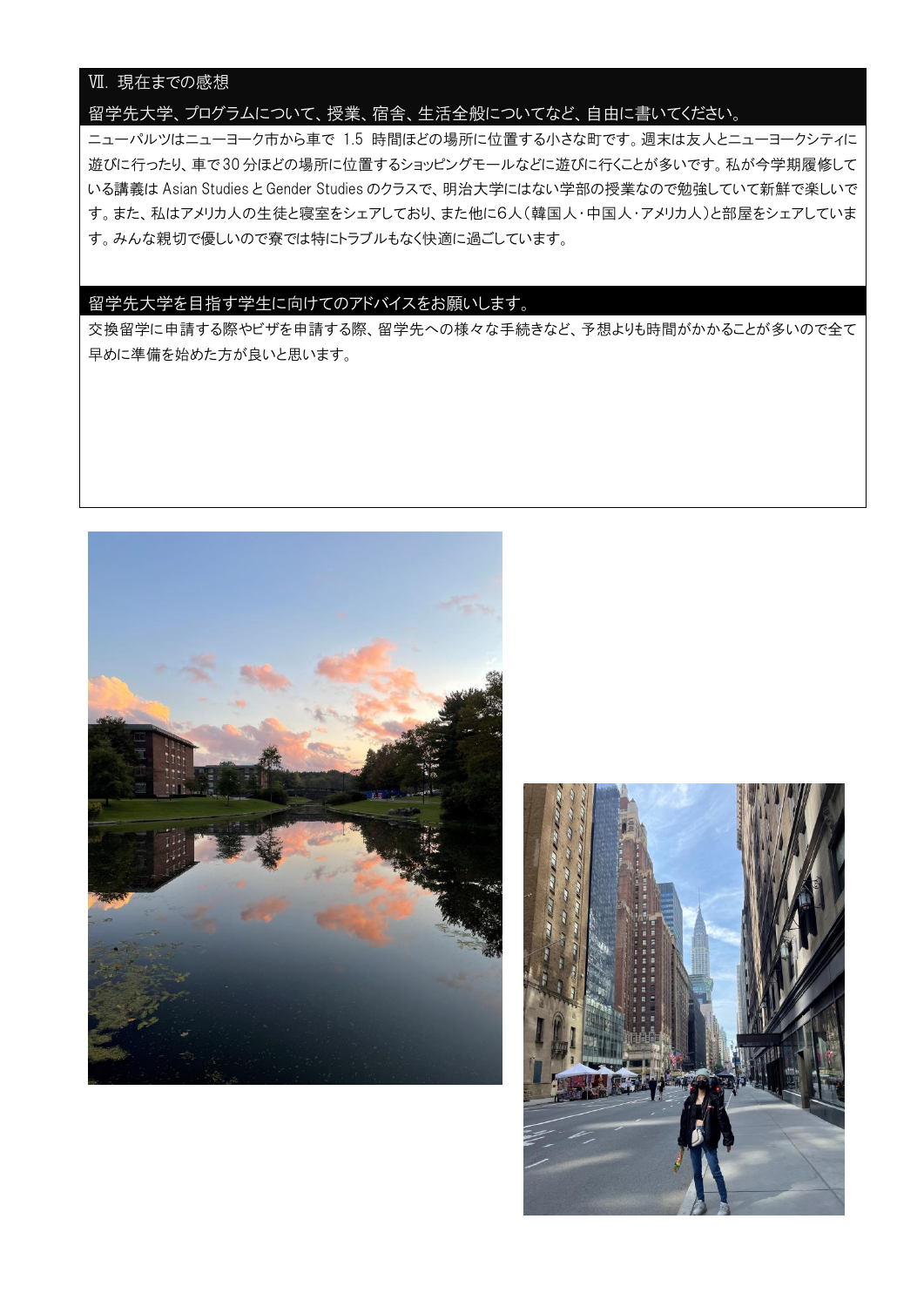|                                                       | Report of the program activities (during the program)                                                                                                                                                                           |
|-------------------------------------------------------|---------------------------------------------------------------------------------------------------------------------------------------------------------------------------------------------------------------------------------|
| Date of reporting                                     | year2021 monthNovemver<br>day4                                                                                                                                                                                                  |
| <b>Host University</b>                                | State University of New York at New Paltz                                                                                                                                                                                       |
| Department you belonging to<br>at the host university | I belong to a specific department (Please fill out the following information)<br>im X Name of the department:<br>I do not belong to any specific department and taking the classes of<br>$\bowtie$<br>various majors.<br>Other: |
| Duration of the exchange                              | year2021 monthAugust to yearMay month2022                                                                                                                                                                                       |
| program                                               |                                                                                                                                                                                                                                 |
| Department you belong to at                           | School ofPolitical Science Major(field of study)<br>/ Graduate school of                                                                                                                                                        |
| Meiji University                                      | Major <sub>_______</sub>                                                                                                                                                                                                        |
| Year (before departure)                               | Undergraduate: yearJunior / Graduate   Masters   Doctorate year                                                                                                                                                                 |
| informed.                                             | l. How did you find the information to prepare for your departure? Please report and give some<br>advises for future exchange students going abroad on what they need to know and be                                            |

I searched a lot about COVID-19 situation in NY state before my departure. Last June, I was still not sure if I could start study abroad this summer, but I kept in touch with my advisor in New Paltz just in case when the university decided to allow me to go.

# Ⅱ**-1**.**Preparing before going exchange program (About VISA)** ※**Please report in detail.**

| Type: J1                                                         | Where to apply: US Embassy |  |  |
|------------------------------------------------------------------|----------------------------|--|--|
| How long did it take to get a VISA: 4 weeks                      | Cost:                      |  |  |
| (How long did it take from the application to the acquisition of |                            |  |  |
| your VISA?)                                                      |                            |  |  |

**What kinds of documents were required to submit to apply for VISA? How did you prepare those documents?**

DS 2019, Certificate of my bank account, admission permission from the university,

I also used some websites to prepare for the interview

**Please report on the details of applying process.**

Submit an online form on the US embassy website, Make an appointment for an interview, Interview,

**If you took any interview at the Embassy, please report on the details of the questions you were asked.**

Who is going to pay for the study abroad?

**Were there any difficulties or notices to take the VISA?**

Submitting online form took so many hours even though the website said it would only take 2 or 3 hours. So, it's better you start applying for it as soon as possible.

Ⅱ**-2**.**Preparation before departing for exchange program** (**Other topics**)

**Please report on any other necessary preparation before your departure. (E.g. Preparation of money, purchasing a cellphone, shipments of your commodities, and etc.)**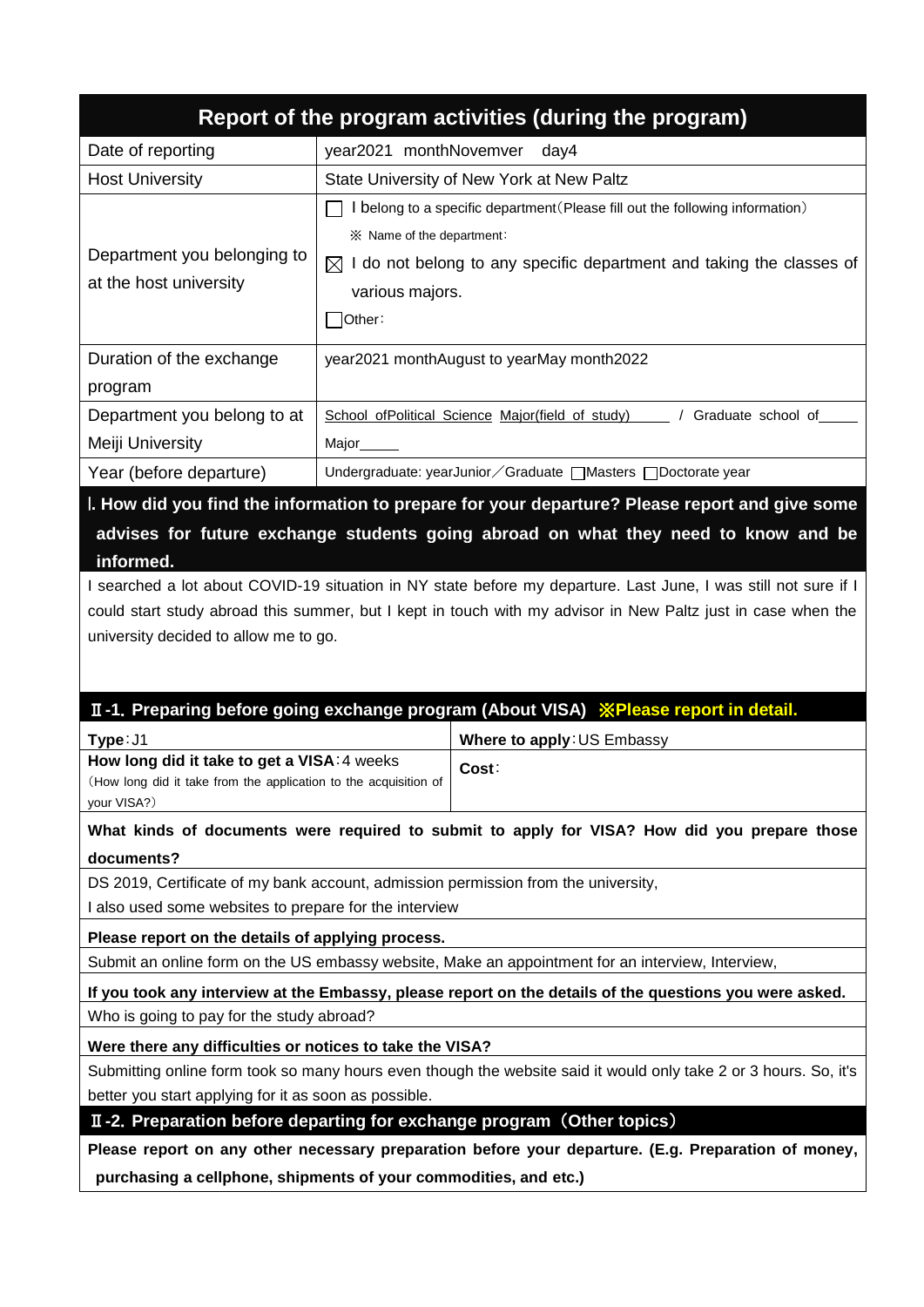I changed my money to the US one at the airport and also changed the SIM before the depature so that I could use my phone right after I landed.

| <b>III. After Arrival</b>                                                                              |                                                                                 |                                                                                               |  |  |  |  |
|--------------------------------------------------------------------------------------------------------|---------------------------------------------------------------------------------|-----------------------------------------------------------------------------------------------|--|--|--|--|
|                                                                                                        |                                                                                 |                                                                                               |  |  |  |  |
| 1. Arrival Information                                                                                 |                                                                                 |                                                                                               |  |  |  |  |
| <b>Airline</b>                                                                                         |                                                                                 | <b>ANA</b>                                                                                    |  |  |  |  |
| purchase<br>How<br>to                                                                                  | <b>ANA Website</b><br>air                                                       |                                                                                               |  |  |  |  |
| ticket                                                                                                 |                                                                                 | ※利用した旅行社・旅行サイト,格安航空券情報等があれば記入して下さい。                                                           |  |  |  |  |
| <b>Arrival airport</b>                                                                                 | <b>JFK</b>                                                                      | <b>Arrival time</b><br>12:00                                                                  |  |  |  |  |
|                                                                                                        | $\boxtimes$ Pick-up of                                                          | $\Box$ Pick-up of<br>$\Box$ Public transportation<br>$\Box$ other<br>⊟taxi                    |  |  |  |  |
| How to get to the campus                                                                               | host university                                                                 | (□Bus □Train)<br>your friend                                                                  |  |  |  |  |
| How long did it take from                                                                              | 2 hours                                                                         |                                                                                               |  |  |  |  |
| the<br>airport<br>to                                                                                   | the                                                                             |                                                                                               |  |  |  |  |
| campus?                                                                                                |                                                                                 |                                                                                               |  |  |  |  |
|                                                                                                        |                                                                                 | Are there any important points to get to the campus? Please inform on the cost of taxi or any |  |  |  |  |
| transportations.                                                                                       |                                                                                 |                                                                                               |  |  |  |  |
|                                                                                                        |                                                                                 |                                                                                               |  |  |  |  |
| <b>Arrival date</b>                                                                                    | month8date9time16:00                                                            |                                                                                               |  |  |  |  |
| 2. Housing                                                                                             |                                                                                 |                                                                                               |  |  |  |  |
| Did you check-in                                                                                       | $\boxtimes$ Yes                                                                 | If your answer is "No": The date you checked-in was                                           |  |  |  |  |
| after<br>soon                                                                                          | $\Box$ No                                                                       | month<br>day                                                                                  |  |  |  |  |
| arriving?                                                                                              |                                                                                 |                                                                                               |  |  |  |  |
| <b>Type of housing</b>                                                                                 | $\boxtimes$ Dormitory                                                           | ]Other(<br>Apartment                                                                          |  |  |  |  |
| <b>Type</b><br>Οf<br>the                                                                               | □Alone<br>$\Box$ Other(<br>$\boxtimes$ two persons                              |                                                                                               |  |  |  |  |
| room                                                                                                   |                                                                                 |                                                                                               |  |  |  |  |
| <b>Room mates</b>                                                                                      |                                                                                 | $\boxtimes$ Other (local student)<br>Japanese Student   International Student                 |  |  |  |  |
| How to find the                                                                                        | $\boxtimes$ Recommendation from host university<br>$J$ Other $($<br>by yourself |                                                                                               |  |  |  |  |
| accommodation                                                                                          |                                                                                 |                                                                                               |  |  |  |  |
| of<br>the<br><b>Details</b>                                                                            | Host university decided the dorm that I moved in.                               |                                                                                               |  |  |  |  |
| application                                                                                            |                                                                                 |                                                                                               |  |  |  |  |
| Have you decided your accommodation before departure or after arriving easily? Were there any troubles |                                                                                 |                                                                                               |  |  |  |  |
| to find it?                                                                                            |                                                                                 |                                                                                               |  |  |  |  |
| Yes.                                                                                                   |                                                                                 |                                                                                               |  |  |  |  |
| 3. Orientation                                                                                         |                                                                                 |                                                                                               |  |  |  |  |
| $\boxtimes$ Yes<br> No<br>Was there any orientation?                                                   |                                                                                 |                                                                                               |  |  |  |  |
| <b>Date</b><br>It was online and didn't have any specific date to watch the orientation                |                                                                                 |                                                                                               |  |  |  |  |
| videos.                                                                                                |                                                                                 |                                                                                               |  |  |  |  |
| Was it mandatory to attend?                                                                            |                                                                                 | $\boxtimes$ Yes<br>No.                                                                        |  |  |  |  |
| Did it cost any?                                                                                       |                                                                                 | $\boxtimes$ Yes(Cost: 10 dollars)<br>$\Box$ No. It's free of charge.                          |  |  |  |  |
| <b>Contents (details)</b>                                                                              |                                                                                 | About visa and institutions on campus                                                         |  |  |  |  |
| $\boxtimes$ Yes<br>$\Box$ No<br>Was there any special guidance                                         |                                                                                 |                                                                                               |  |  |  |  |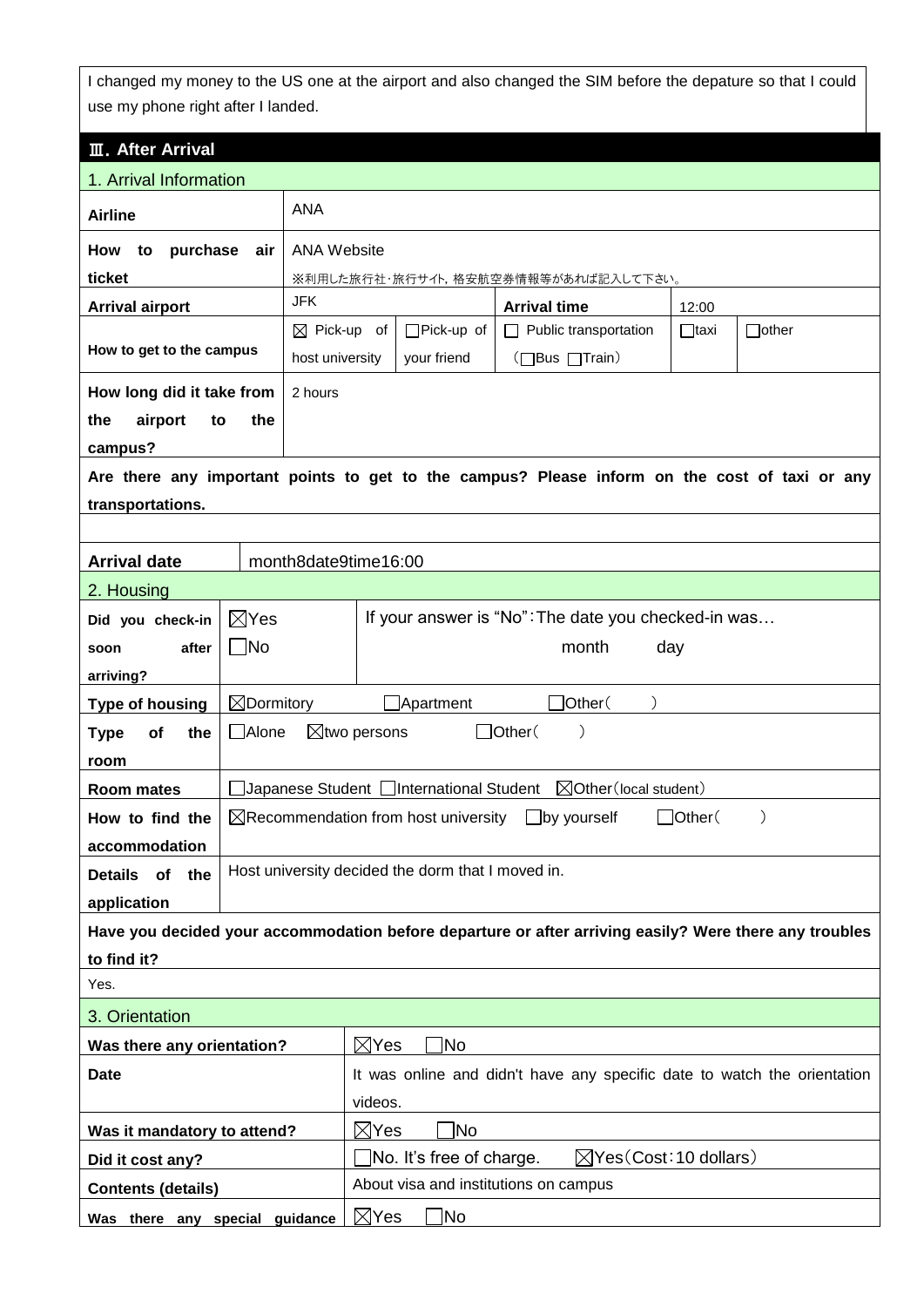| arranged for exchange students?                                                                                    |                  |            |                |  |  |
|--------------------------------------------------------------------------------------------------------------------|------------------|------------|----------------|--|--|
| Date of beginning of the class                                                                                     | monthAugustday23 |            |                |  |  |
| <b>IV.</b> Other process to be completed after arriving                                                            |                  |            |                |  |  |
| 1. Was it necessary to get any permission of staying after arriving? If yes, where, report on when, and how        |                  |            |                |  |  |
| to apply for a permission? How long and how much did it take? Was there any trouble?                               |                  |            |                |  |  |
| None                                                                                                               |                  |            |                |  |  |
| 2. Were there any other procedures you completed after arriving? (E.g. medical checkup, inoculation and            |                  |            |                |  |  |
| etc.) If yes, report on where, when, and how did you complete them? How long and how much did it take?             |                  |            |                |  |  |
| Was there any trouble?                                                                                             |                  |            |                |  |  |
| None                                                                                                               |                  |            |                |  |  |
| 3. Did you open any bank account abroad? How did you open it and what kinds of documents were                      |                  |            |                |  |  |
| required to apply? How long and how much did it take? Was there any trouble?                                       |                  |            |                |  |  |
| None                                                                                                               |                  |            |                |  |  |
| 4. Did you purchase any cellphone? How did you open it and what kinds of documents were required to                |                  |            |                |  |  |
| purchase it? How long and how much did it take? Was there any trouble?                                             |                  |            |                |  |  |
| None                                                                                                               |                  |            |                |  |  |
| V. Course registration and classes                                                                                 |                  |            |                |  |  |
| When and how did you register your courses?                                                                        |                  |            |                |  |  |
| $\boxtimes$ Before departure (approximate date: monthJuneday                                                       |                  |            |                |  |  |
| $\Box$ Online $\Box$ Filling out an application form $\Box$ Not allowed to register $\Box$ other (Myadvisor in New |                  |            |                |  |  |
| Palts did that for me.)                                                                                            |                  |            |                |  |  |
| After arriving (approximate date: around month                                                                     |                  | day        |                |  |  |
| Online ■ With support by International office at the host university                                               |                  |            |                |  |  |
| Not allowed to register $\Box$ other (                                                                             |                  |            |                |  |  |
| Was there any priority as an exchange                                                                              |                  | $\Box$ Yes | $\boxtimes$ No |  |  |
| student?                                                                                                           |                  |            |                |  |  |
| If your answer is Yes, please report on the details.                                                               |                  |            |                |  |  |
|                                                                                                                    |                  |            |                |  |  |
|                                                                                                                    |                  |            |                |  |  |
| If your answer is No, how did you register your classes?                                                           |                  |            |                |  |  |
| I sent a list of the classes that I want to take to my advisor in the host university.                             |                  |            |                |  |  |
|                                                                                                                    |                  |            |                |  |  |
| If you had registered the courses before departure, could you change or add any classes after arriving? Could      |                  |            |                |  |  |
| you register all the classes which you wished to attend?                                                           |                  |            |                |  |  |
| I didn't, but if I wanted to, I could do that during the first week of the semester.                               |                  |            |                |  |  |
|                                                                                                                    |                  |            |                |  |  |